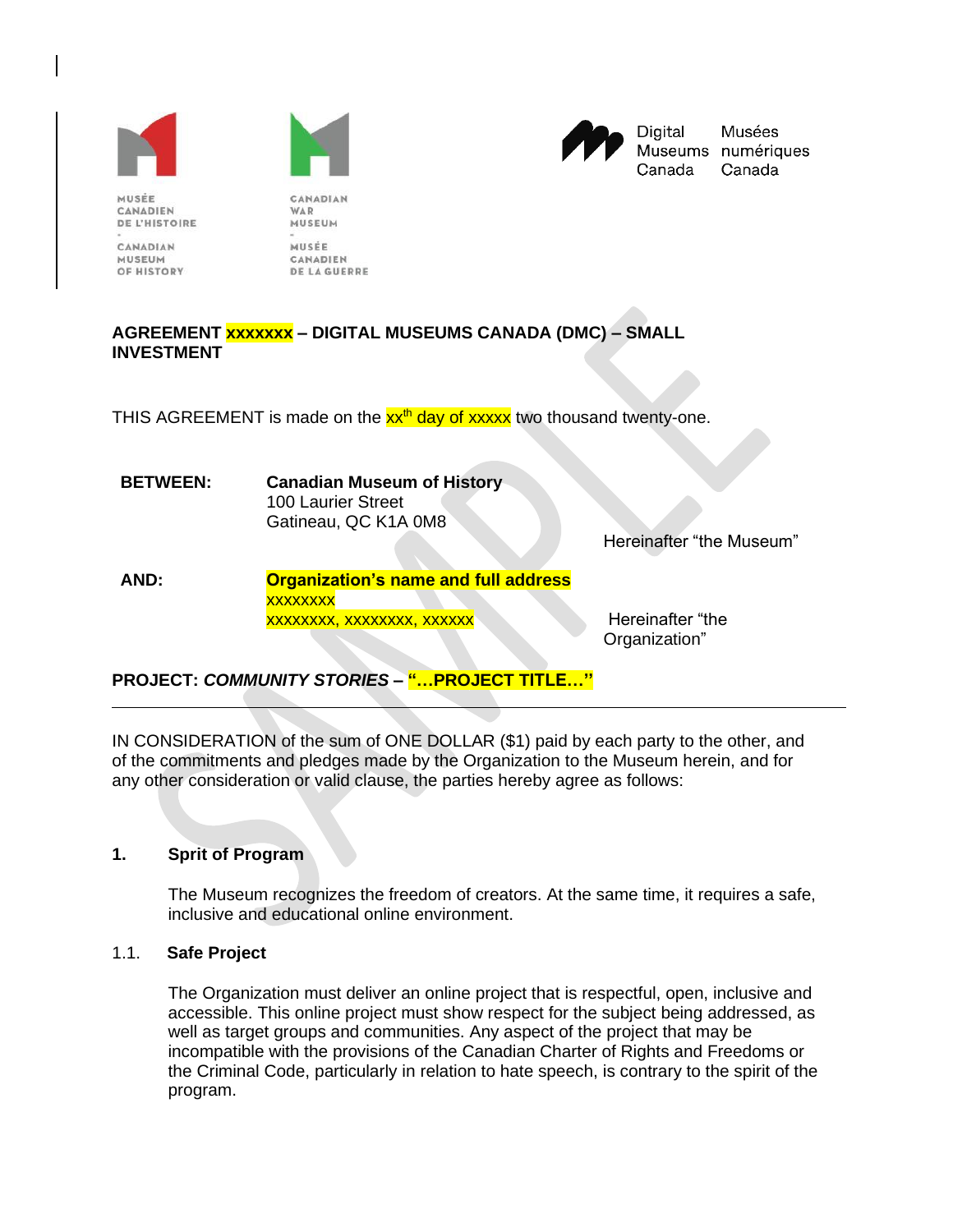### 1.2. **Nature of Project**

The online project may not be used for political, ideological or religious aims above all. In addition, it may not be used for commercial or fundraising purposes. For example, the Organization may not embed within the project elements or links aimed at promoting the sale of goods or services.

### 1.3. **Respect for Spirit of Program**

The Organization must ensure that the online project reflects the program's spirit. Should this not be the case, if the parties cannot find a mutually agreeable solution that brings the project into line with the program's spirit, the Museum can modify or cancel the project, following a written 15-day warning.

### **2. The "Work"**

Whereas the Organization has been commissioned by the Museum to produce a Community Stories project provisionally called "**Project Title"** (hereinafter called "the Project")**.**

### **3. Investment Amount**

- 3.1. The Organization shall not arrange or incur any expenditure other than those stipulated in the Agreement, on behalf of the Museum, without prior authorization by the Contracting Authority.
- 3.2. Funds for the work performed shall be released on the following basis:

Investment not to exceed **\$xx,xxx.xx** inclusive of all expenses. All amounts are in Canadian funds.

### **4. Schedule for Release of Funds**

- 4.1. It is understood and agreed that in accordance with the Terms and Conditions "TC" and subject to performance of the work to the entire satisfaction of the Museum and in consideration of the Project to be delivered as defined in the Scope of Work in this Agreement, the Museum shall pay the Organization an investment in accordance with Schedule "B" of this Agreement (Investment Amount and Terms for Release of Funds).
- 4.2. If, in the opinion of the Museum, the Project does not satisfy all the technical and content requirements set forth in this Agreement, the Museum can, as appropriate and in its sole discretion, cancel any release of funds or part thereof.

### **5. Term of Agreement**

The term of the Agreement shall commence upon a duly executed contract and shall terminate on **xxxxxxxx xx, 202x**. The Organization shall diligently complete the Work in accordance with the schedule set out in Schedule ''B" of this Agreement.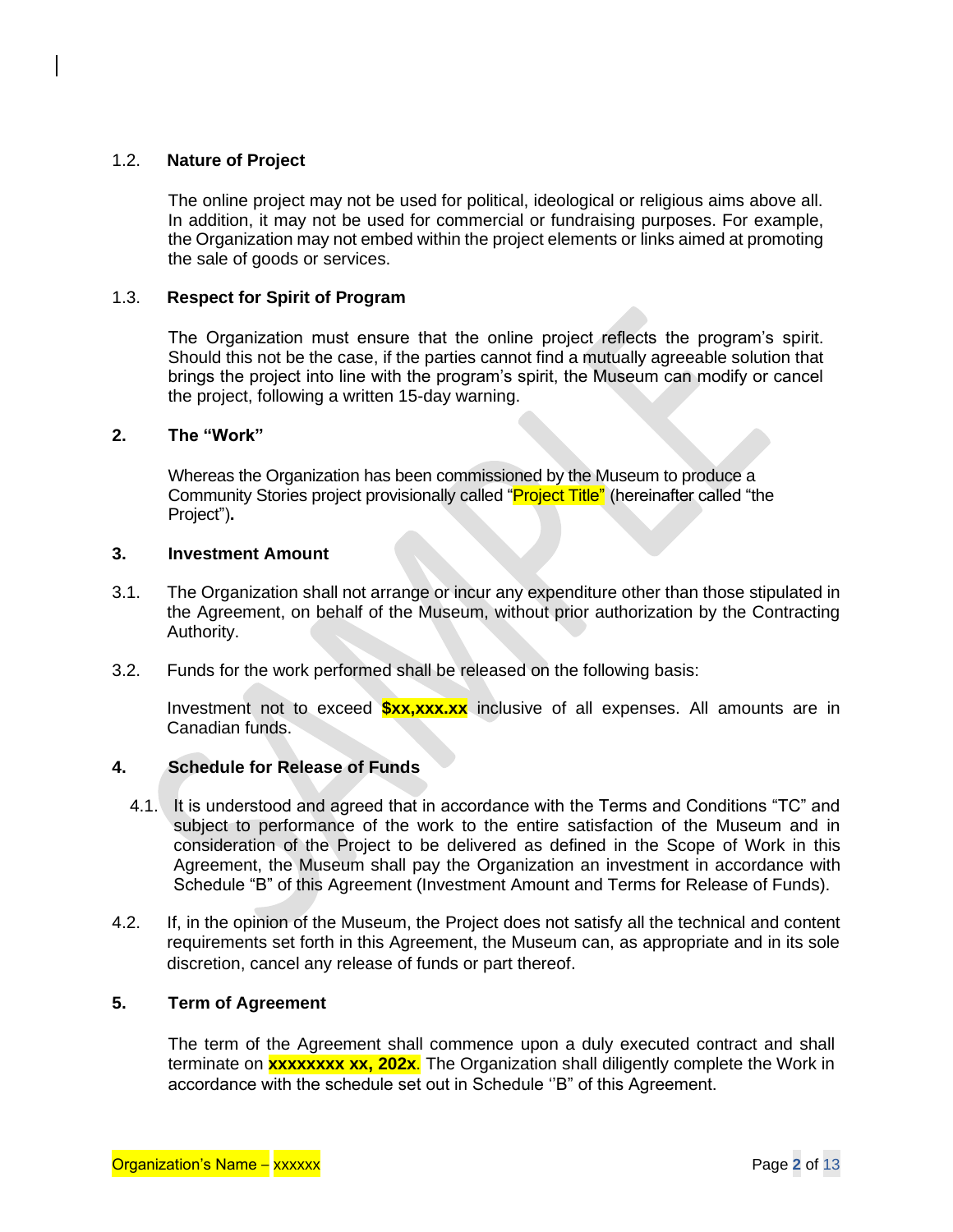## **6. Project Authority**

The **Program Officer, Digital Museums Canada** shall be the Project Authority, whose powers and responsibilities are set out in the GTC.

## **7. Contracting Authority**

The **Contract Section**, **Financial and Administrative Services** shall be the Contracting Authority, whose powers and responsibilities are set out in the GTC.

### **8. Schedules**

The parties agree that:

- Schedule "A" ("General Terms and Conditions"),
- Schedule "B" ("Investment Amount and Terms for Release of Funds"),
- Schedule "C" ("Scope of Work The Organization"),
- Schedule "D" ("Scope of Work The Museum"), and
- Schedule "E" ("Detailed Exhibit Description")

form an integral part of this Agreement.

In the event of discrepancies and inconsistencies or ambiguities arising between the provisions of the schedules and the main Agreement, the provisions contained in the schedules prevail over the provisions contained in the Agreement. In the event of discrepancies, and inconsistencies or ambiguities arising between Schedule "A" (containing the general terms and conditions and the other schedules), the other schedules shall prevail over the provisions of Schedule "A".

### **9. Language of Agreement**

The parties have requested that this Agreement and all related documents be drawn up in English.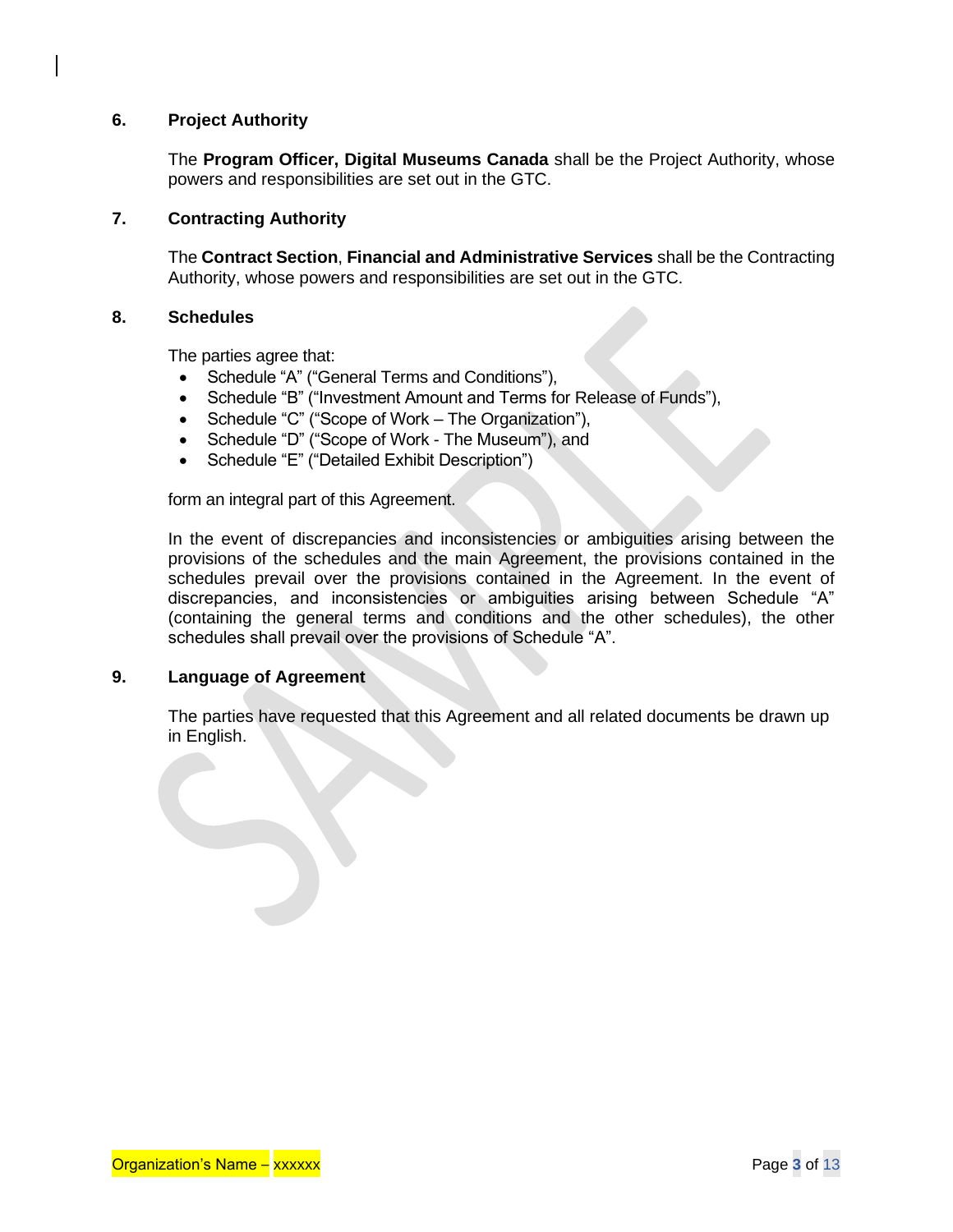**IN WITNESS WHEREOF, the parties have hereunto set their hands and seals on the date aforesaid.**

| <b>The Museum</b>                        | <b>The Organization</b>                                                                                                 |
|------------------------------------------|-------------------------------------------------------------------------------------------------------------------------|
| Sylvie Parent, Senior Purchasing Officer | Signature<br>We are authorized to sign this Agreement on behalf<br>of the Organization and bind the Organization to it. |
| Date                                     | Name and title                                                                                                          |
|                                          | Date                                                                                                                    |
|                                          |                                                                                                                         |
|                                          |                                                                                                                         |
|                                          |                                                                                                                         |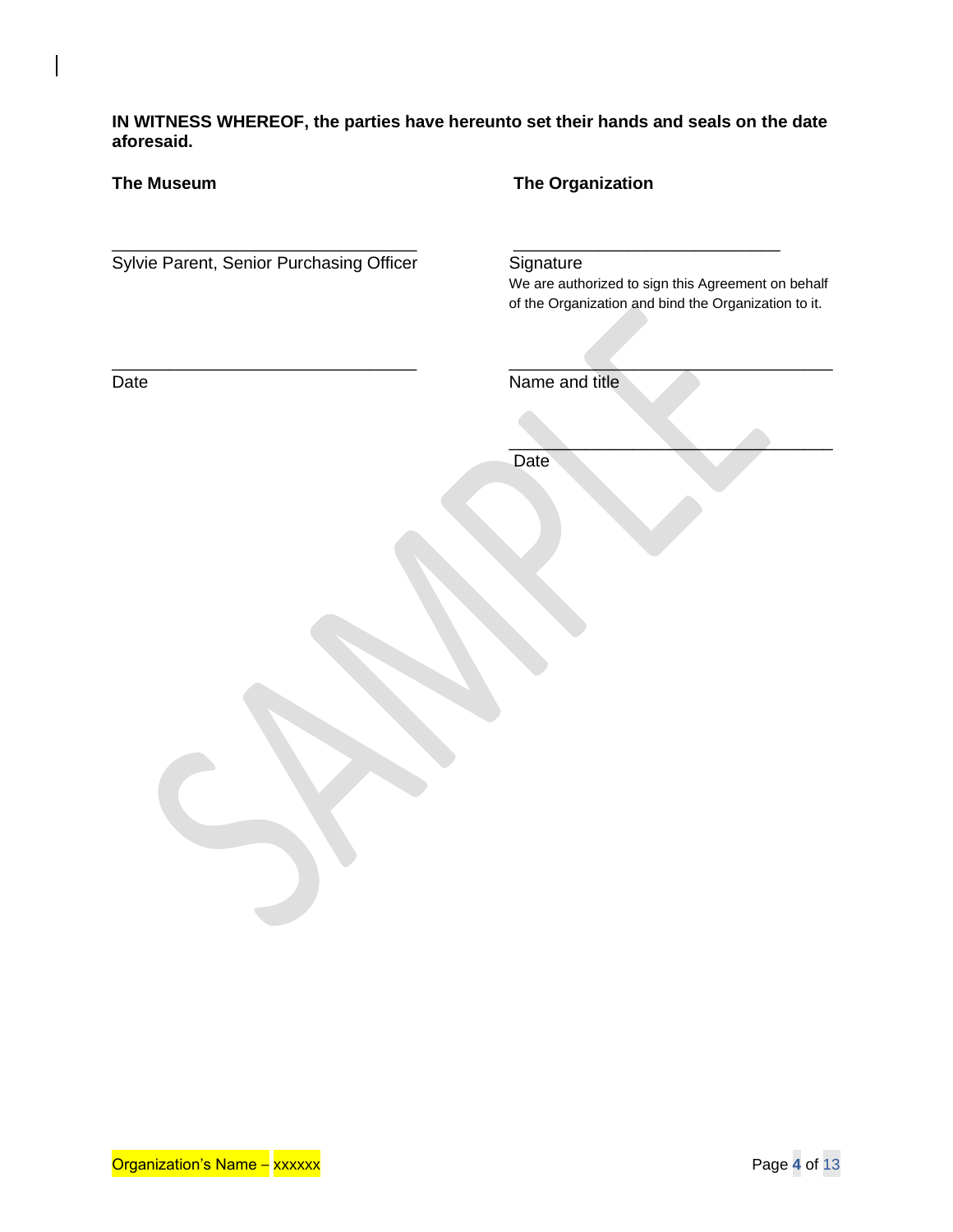# **SCHEDULE "A" – GENERAL TERMS AND CONDITIONS (GTC)**

- 1. This Agreement is intended for the benefit of the Organization that the Canadian Museum of History (hereinafter "the Museum"), on behalf of Her Majesty the Queen in Right of Canada (hereinafter "Her Majesty"), has commissioned to produce a Project, in accordance with the work set out in this document (hereinafter "the work").
- 2. Any work performed by the Organization shall be inspected by the Museum, which will then verify compliance of the work with the details set out in Schedule "C".
- 3. If the Museum deems the Project to be non-compliant with any technical and content requirements established in this Agreement, it may, as appropriate and at its sole discretion, cancel any release of funds or a portion thereof.
- 4. Subject to Clause 3, the Museum will pay the Organization, once the work has been completed and upon presentation of an invoice, the amount established by the Museum in this Agreement and accepted by the Organization pursuant to Clause 3.
- 5. The Museum may terminate this Agreement at any time and for any reason and may notify the Organization that it must stop all work; upon receipt of such notice, the Organization shall immediately cease all operations undertaken to perform the work in question. The Museum shall pay the Organization an amount equivalent to the value that it has assigned to the work completed prior to the date of the notice.
- 6. The Organization may not begin the work until both parties have signed the written Agreement.
- 7. Federal members of Parliament may not be a full or partial party to this Agreement and may not enjoy any benefits arising therefrom.
- 8. No subcontract shall relieve the Organization from any of its obligations under the Agreement or impose any liability upon Her Majesty or the Museum to a Subcontractor.
- 9. In case of discrepancy, the statement of work provided herein shall supersede any other provisions of the General Terms and Conditions.
- 10. Time shall be of the essence in this Agreement. To that end, the Organization shall promptly notify the Museum in writing of any events that delay or risk delaying completion of the work. If due to force majeure or any other reasons beyond the Organization's control, any portion of the work has been or is likely to be delayed, the Museum may, at its sole discretion, extend the time provided for the performance of the portion of the work in question.
- 11. The Organization shall at all times indemnify and hold harmless the Museum, its directors, officers and employees, and any other person for whom the Museum is responsible under the law, against any loss, claims (including claims by the Organization's staff members pursuant to any legislation concerning workers' compensation or workplace insurance), applications, arbitral awards, judgments, legal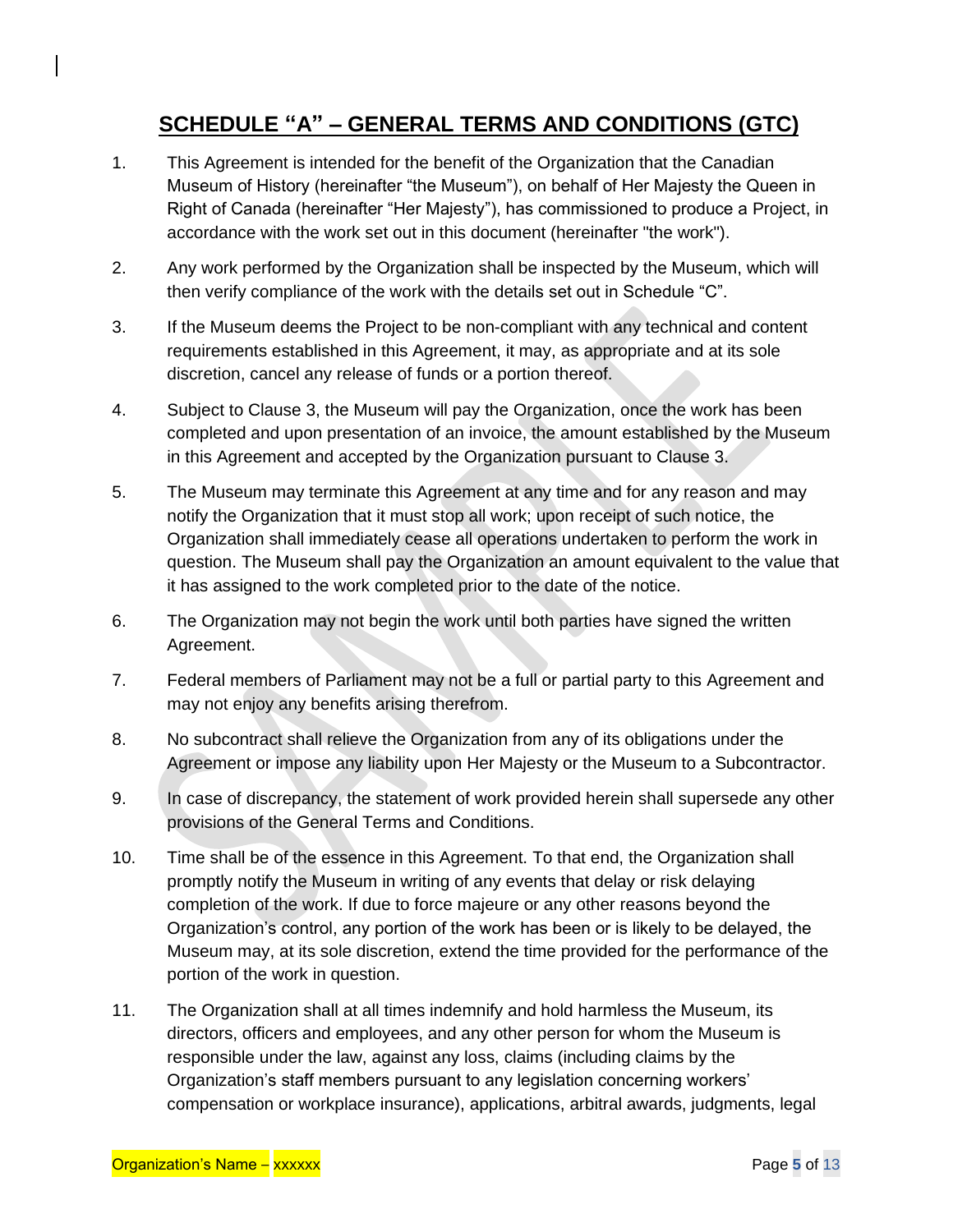proceedings and lawsuits initiated against or brought by anyone for property loss, damage or destruction (including loss and damage sustained by the Organization), personal injury, including fatal injuries ,or as a result of property loss, damage or destruction, expenses and charges (including indirect and financial loss, legal fees and disbursements on a solicitor-client basis) sustained or caused by the Museum as a consequence of or in connection with this Agreement, whether or not the result of the Organization's negligence, unless said loss or damage has arisen solely due to the Museum's negligence. Furthermore, the Organization shall indemnify and hold the Museum harmless against any legal actions and claims for infringement or alleged infringement by the Organization of any patent, industrial design or trademark, including infringement arising from the specifications provided by the Museum.

- 12. Prior to the launch of the Project online (as described in Schedule "E" of this Agreement), the Organization shall:
	- (i) Have ensured release and paid any costs associated with all rights required for the use, reproduction, adaptation, translation, publication, display, performance and communication to the public using any means of telecommunication of the Project and the underlying work contained in the Project;
	- (ii) Have ensured release and paid any costs associated with all rights required for the use, reproduction, adaptation, translation, publication, display, performance and communication to the public using any means of telecommunication of the work authorized herein, in accordance with Schedule "C" of this Agreement, in order to promote the Project and Digital Museums Canada (DMC);
	- (iii) Have the right, power and authority to grant all rights, licenses and privileges referred to in this Agreement;
	- (iv) Have the right, power legal capacity and authority to be a party to this Agreement and to comply with all its terms and conditions, and have duly authorized its representative and conferred upon the latter the power to sign this Agreement on its behalf;
	- (v) Ensure that all aspects of the work performed under the general terms and conditions of this Agreement are consistent with the technical requirements detailed in Schedule "C", attached to this Agreement; and
	- (vi) Meet all deadlines stipulated in this Agreement.
- 13. During the development of the life of the Project, the Organization and its team shall ensure that no element or link serves a marketing purpose for the sale of goods or services.
- 14. In consideration of the funds released to the Organization by the Museum, the Organization hereby grants to the Museum a worldwide, non-exclusive, royalty-free license for the duration of this Agreement, and any subsequent renewals, to: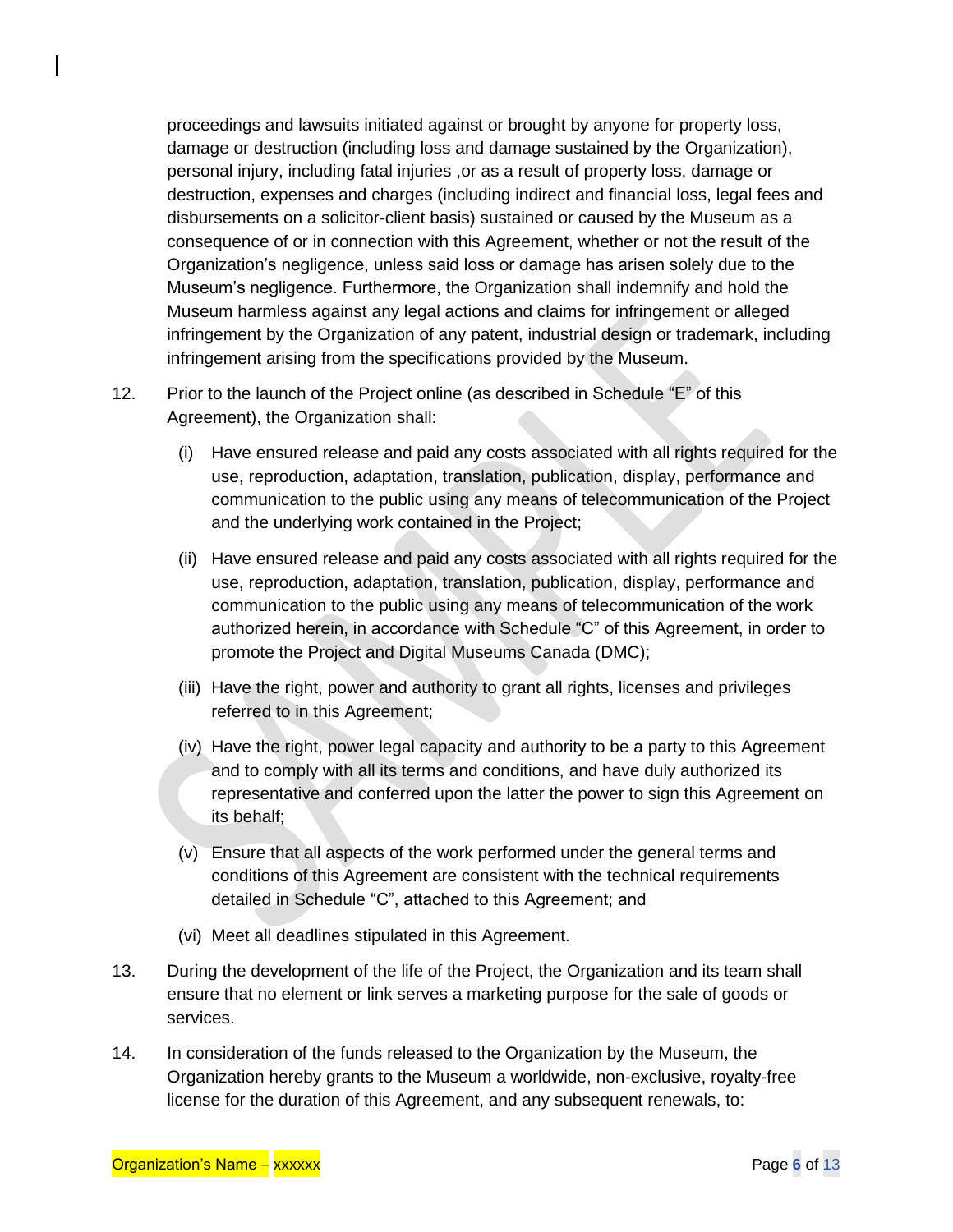- (i) Reproduce, adapt, translate, publish, display, perform and communicate to the public using any means of telecommunication the Project on the Internet as part of DMC and related products;
- (ii) Authorize third parties, selected at the sole discretion of the Museum, to hold a license to the rights granted to the Museum by the Organization in order to promote and expand the availability of the Project and the DMC, provided that reproduction is linked to Museum or DMC sites;
- (iii) Authorize third parties, including social media, selected at the sole discretion of the Museum, to hold a license to the rights granted to the Museum in order to promote and expand the visibility of the Project and DMC, provided that reproduction is linked to Museum or DMC sites; and
- (iv) Reproduce, adapt, translate, publish, display, perform and communicate to the public using any means of telecommunication or to otherwise make available the work set out in Schedule "C" for the purpose of promoting the Project and DMC.
- 15. The Museum hereby grants to the Organization, for the duration of this Agreement and any subsequent renewal, a worldwide, non-exclusive, royalty-free license:
	- (i) To use, reproduce, make available and communicate to the public using any means of telecommunication the DMC trademark as part of the Project referred to in this Agreement. The Museum shall retain all rights and interests related to the DMC name, logo and trademark;
	- (ii) The Organization may, with prior consent from the Museum, which shall not be unreasonably withheld, assign to a third party the right to host the Project on the latter's website, provided that the Project remains intact and has all the DMC logos, as long as the third party has a link on its site leading to the DMC website.
- 16. Nothing in this Agreement shall be interpreted as implying the transfer of intellectual property from one party to the other to this Agreement or to any other party. Moreover, this Agreement shall not be construed as authorizing the transfer of rights from the owner of the intellectual property to third parties. The Museum and the Organization shall retain and reserve all rights of ownership of intellectual property not expressly granted under this Agreement.
- 17. For the sole purpose of complying with the provisions for the archiving and retention of official documents required under federal and provincial legislation, including, but not limited to, the *Library and Archives of Canada Act,* S.C 2004, c. 11, the Organization hereby grants to the Museum the right to reproduce, translate and adapt its data for the duration prescribed by law.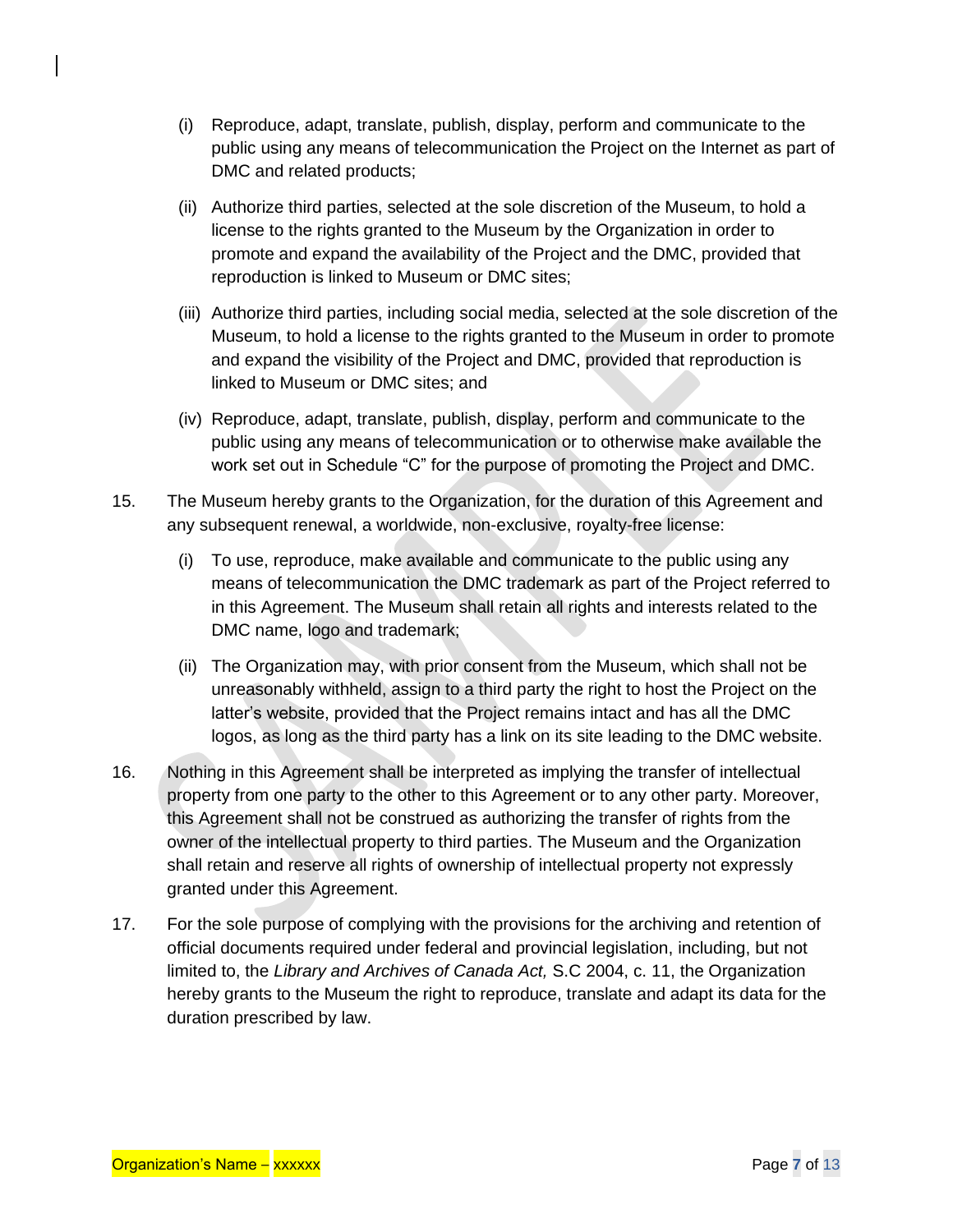- 18. The Museum is under the obligation to respect the spirit and the letter of the *Official*  Languages Act, R.S. 1985, c. 31 (4<sup>th</sup> Suppl.). The Organization should therefore ensure that verbal and written communications are in the preferred official language of the participants.
- 19. Unless otherwise stipulated, this Agreement shall be governed and interpreted by the laws in fore in the province of Quebec.
- 20. The Project Authority shall be vested with the following powers and responsibilities:
	- (i) Oversee the investment on behalf of the DMC and perform all DMC Quality Assurance Reviews;
	- (ii) Respond to all requests for information regarding the work;
	- (iii) As necessary, recommend and extension or amendments to the Agreement, based on reasonable grounds;
	- (iv) Approve invoices from the Organization after having verified the proper performance of the work provided for in the Agreement; and
	- (v) Authorize the project closure.
- 21. The Contracting Authority shall be vested with the following powers and responsibilities:
	- (i) Respond to requests for information regarding the general terms and conditions of the Agreement and related amendments;
	- (ii) Alone authorize amendments to the Agreement;
	- (iii) Alone make the Agreement binding on the Museum; and
	- (iv) Ensure the resolution of disputes arising from the Agreement.
- 22. To be valid, changes and amendments made to this Agreement shall be set out in writing and signed by both parties.
- 23. A facsimile executed copy of the Agreement shall be binding on the parties.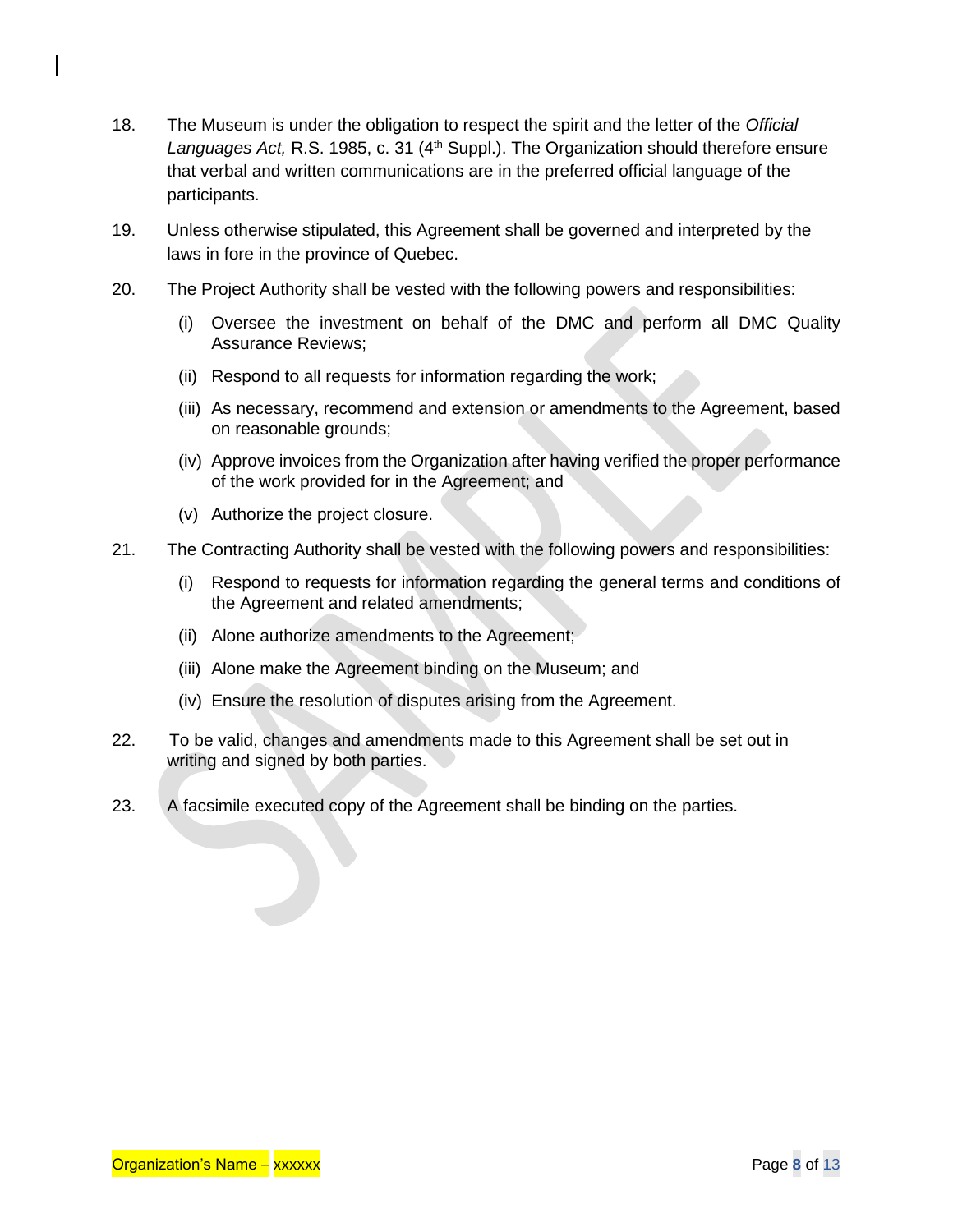# **SCHEDULE "B" - INVESTMENT AMOUNT AND TERMS FOR RELEASE OF FUNDS**

- 1. A release of **40%** (**\$x,xxx.xx**) of the approved investment upon receipt and acceptance of:
	- (i) A revised production schedule;
	- (ii) A revised budget;
	- (iii) If required, a refined description of the Project based on Schedule "E";
	- (iv) A relevant sample of the translator's previous work;
	- (v) All deliverables identified in points i to iv will be delivered by **\_\_date\_\_**; and
	- (vi) Once the Project Authority has approved all the deliverables identified in points i to iv, submission and approval by the Project Authority of a request to release funds.
- 2. A release of **40%** (**\$x,xxx.xx**) of the approved investment upon receipt and acceptance of:
	- (i) The preliminary version of the Project (in the official language of your choice) through the *Community Stories* authoring tool as described in Schedule "D";
	- (ii) A sample of translated Project text, no less than 250 words, in the second official language, provided by the translator for quality review by the Museum;
	- (iii) All deliverables identified in points i to ii will be delivered by **\_\_\_date\_\_\_**; and
	- (iv) Once the preliminary version of the Project is accepted for review by the Project Authority, submission and approval by the Project Authority of a request to release funds.
- 3. A final release of **20%** (**\$x,xxx.xx**) for the balance of the approved investment after satisfactory completion and acceptance of the following:
	- (i) Submission of the final version of the Project (both official languages) incorporating all the changes requested by the Museum's Quality Assurance Review*;*
	- (ii) Submission of the completed DMC Landing Page Form as per Schedule "C".
	- (iii) All deliverables identified in points **i** and **ii** will be delivered by **\_\_\_date\_\_;** and
	- (iv) Submission of the updated final version of the Project incorporating all the changes requested by the Museum following the Museum's Quality Assurance Review of the final version submitted as per point **i** delivered by **\_\_\_date\_\_\_\_;** and
	- (v) Once the final Project is accepted by the Project Authority, submission and approval by the Project Authority of a request to release funds.

Funds will be released within thirty (30) days of the date of receipt by the Museum of the request to release funds and supporting documentation, if applicable.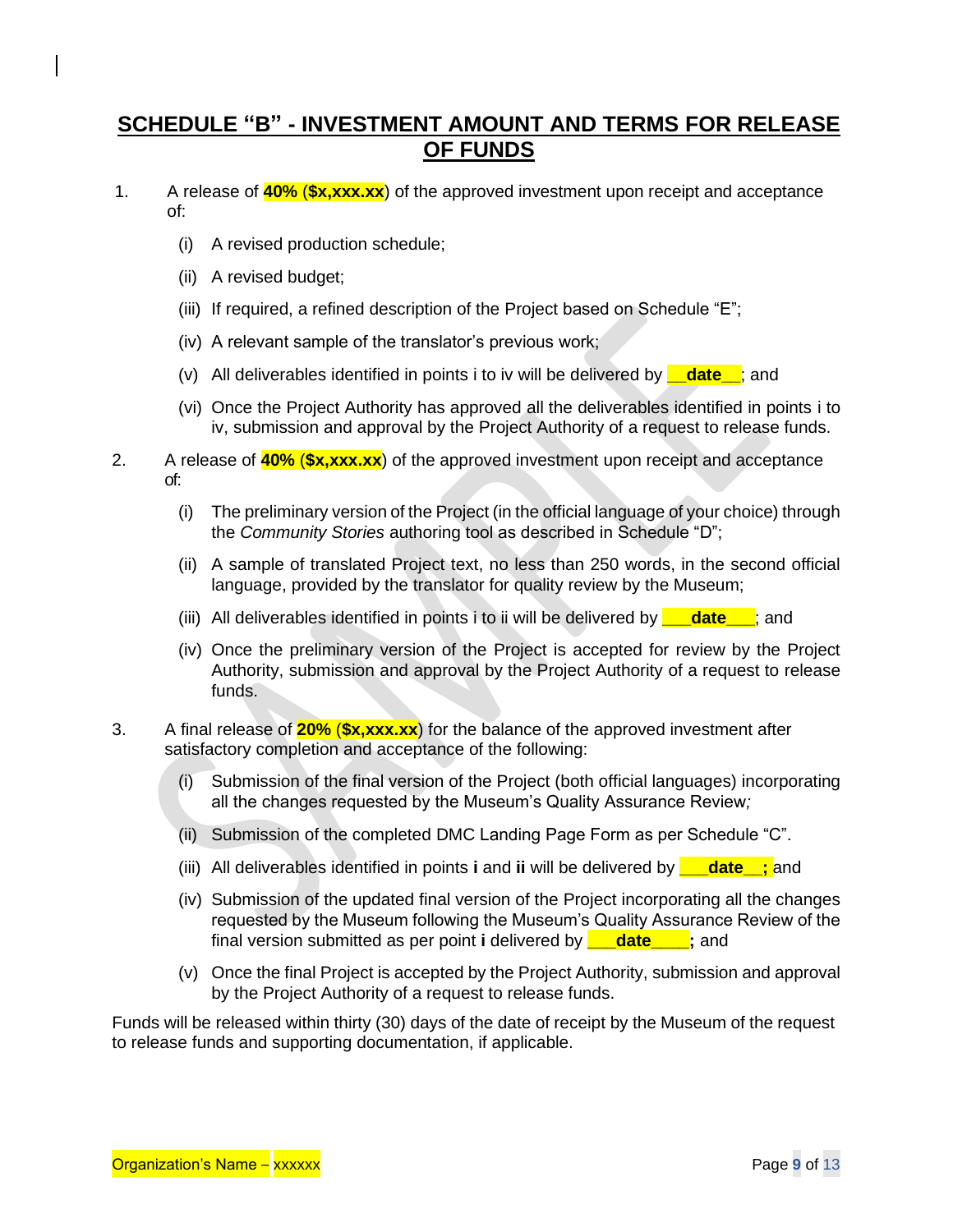If, in the opinion of the Museum, the Project does not satisfy all the technical and content requirements set forth in this Agreement, the Museum can, as appropriate and in its sole discretion, cancel any release of funds or part thereof.

Organization's Name – xxxxxx Page **10** of 13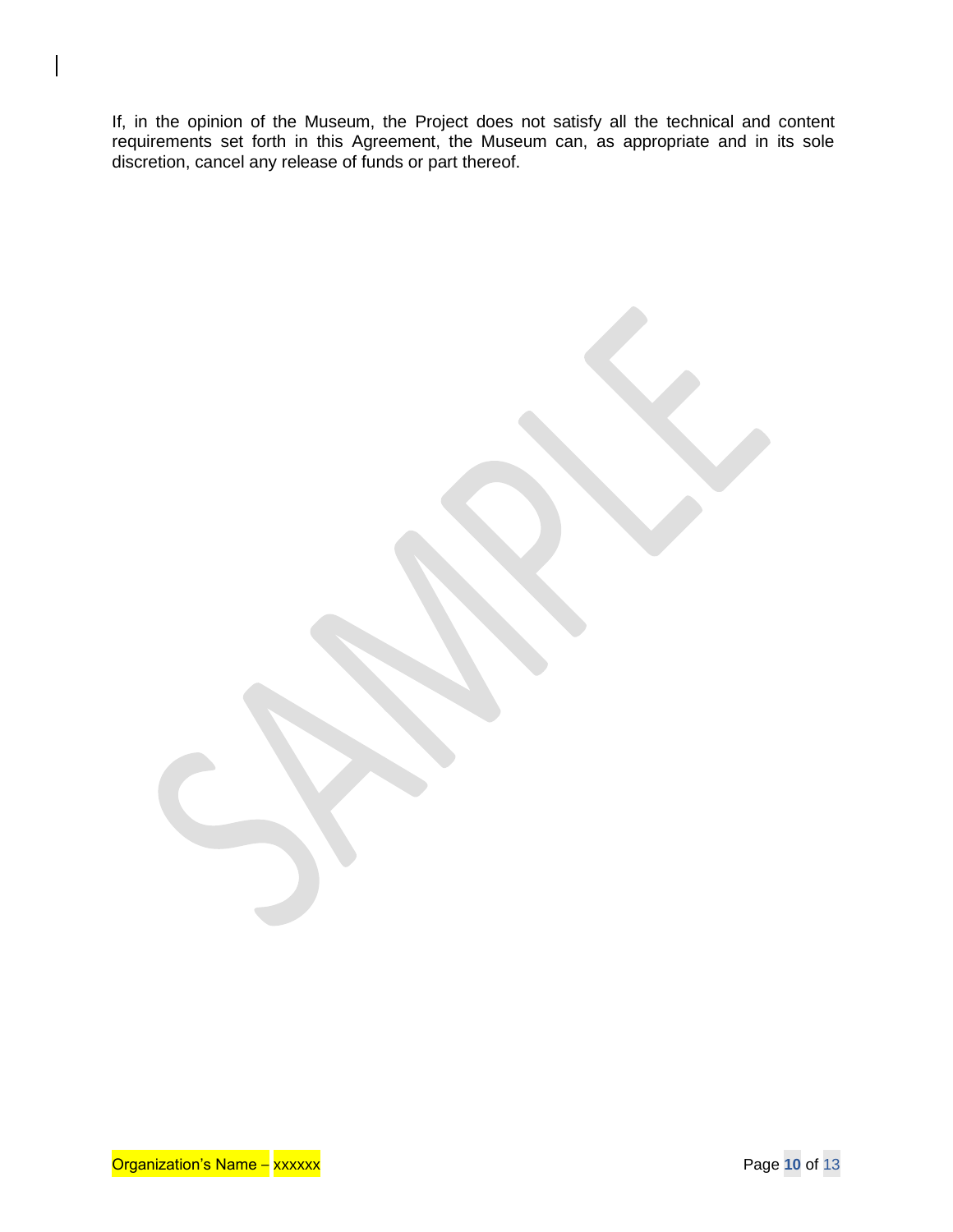# **SCHEDULE "C" – SCOPE OF WORK – THE ORGANIZATION**

The Organization agrees to perform the work as follows:

- 1. Create a Project entitled: *"*Project Title*"* (hereinafter called "the Project") as described in Schedule "E", and make it available to the public on the Digital Museums Canada (DMC) website;
- 2. Provide the tools and environment for community engagement in the creation of the Project, such as: co-creation, content provision, education, skill development or audience consultation;
- 3. Identify and develop a storyline for the Project;
- 4. Choose, create, and optimize all the images, videos and audio content to be included in the Project;
- 5. Obtain and pay for the legal rights to reproduce all Project materials;
- 6. Write and edit all the text for the Project;
- 7. Translate and edit the text of the Project into the other official language;
- 8. Ensure that the Project is developed according to the guidelines and technical requirements provided with the Community Stories authoring tool;
- 9. Complete the DMC Landing Page Form provided by the Museum in both English and French, and provide the text and images required;
- 10. Obtain and pay for all intellectual property clearances on any content included in the Project;
- 11. Create a YouTube account (if the Project contains any videos or audio recordings) and post any videos and audio recordings and related closed captioning in both official languages for the Project on the YouTube account;
- 12. After the Project is launched on the DMC website respond to any user feedback about the Project, in a timely manner with a copy to the Museum. The Organization's email address is used for feedback messages from users when a Project is completed.
- 13. Conduct Quality Assurance verification on the Project and any follow-ups required by the Museum during its development and after its launch;
- 14. Add a link to the Project on the DMC website in a predominant location on the Organization's website; and
- 15. Permit the Museum to select up to five digital images from the Project (including the main image), that may be used by the Museum to promote the Project and/or DMC, including on social media.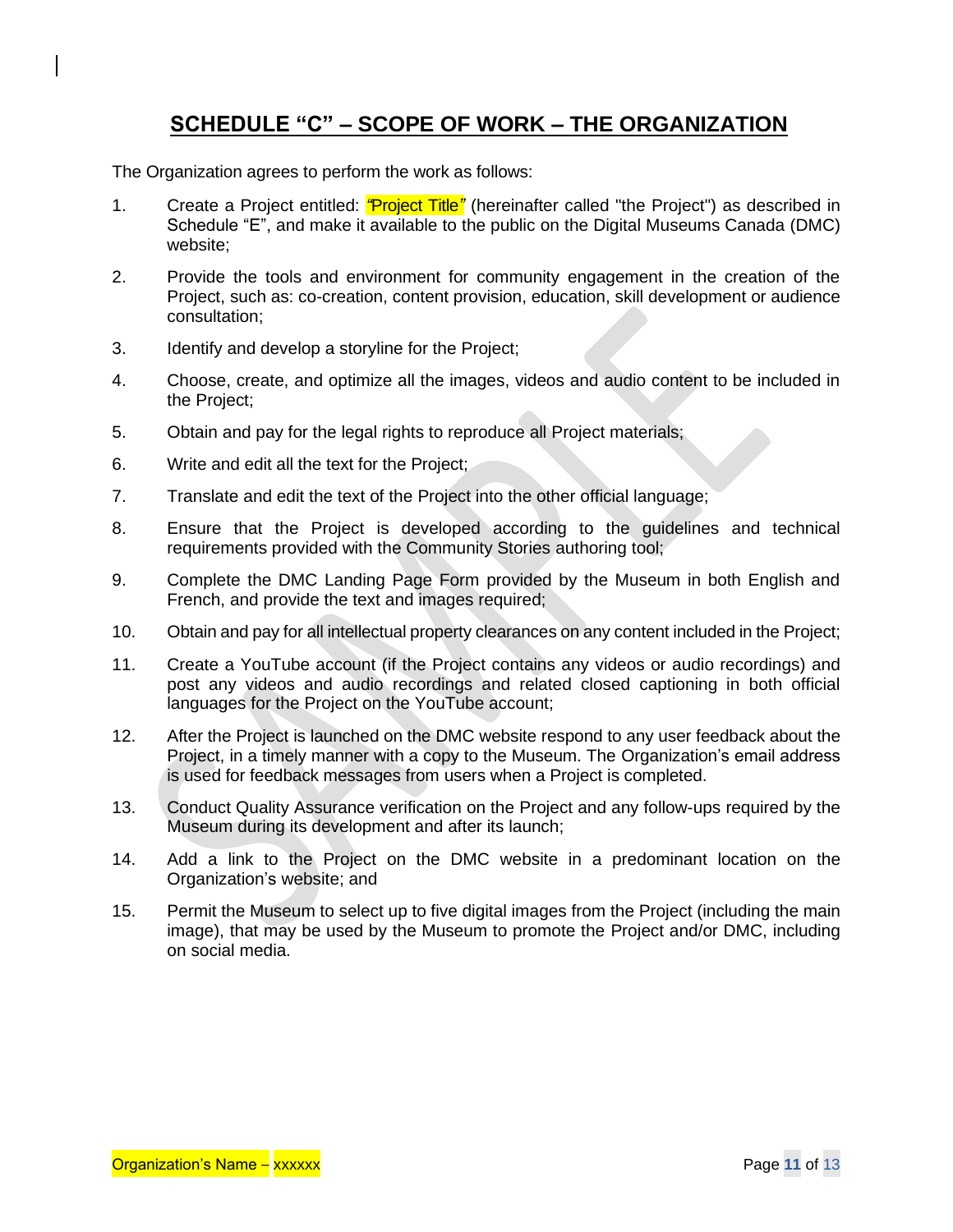# **SCHEDULE "D" - SCOPE OF WORK – THE MUSEUM**

The Museum agrees to:

- 1. Maintain the Digital Museums Canada (DMC) website and search facilities to assist the public to locate DMC content;
- 2. Provide the Organization with access to the *Community Stories* authoring tool and to a User Guide to develop the Project for the purposes of delivering the content to the Museum as required under this Agreement;
- 3. Provide support to the Organization relating to the use of the *Community Stories* authoring tool. Support is contingent upon the Organization's use of hardware configurations recommended by the Museum for this initiative;
- 4. Perform and complete at least two content and technical Quality Assurance Reviews (preliminary and final) within four weeks of receiving the Project;
- 5. If the Organization wishes to have an archival copy of their Project, the raw data files can be provided. However, the files are provided as is and it will be the Organization's responsibility to suit them to their purpose;
- 6. Host the Project on the DMC website;
- 7. Provide search engine optimization (SEO) and Web writing recommendations;
- 8. Provide sample rights clearance forms;
- 9. Deploy and host the Project on the Museum's secured servers; and
- 10. Maintain the Project for the duration of the contract after the launch of the Project.